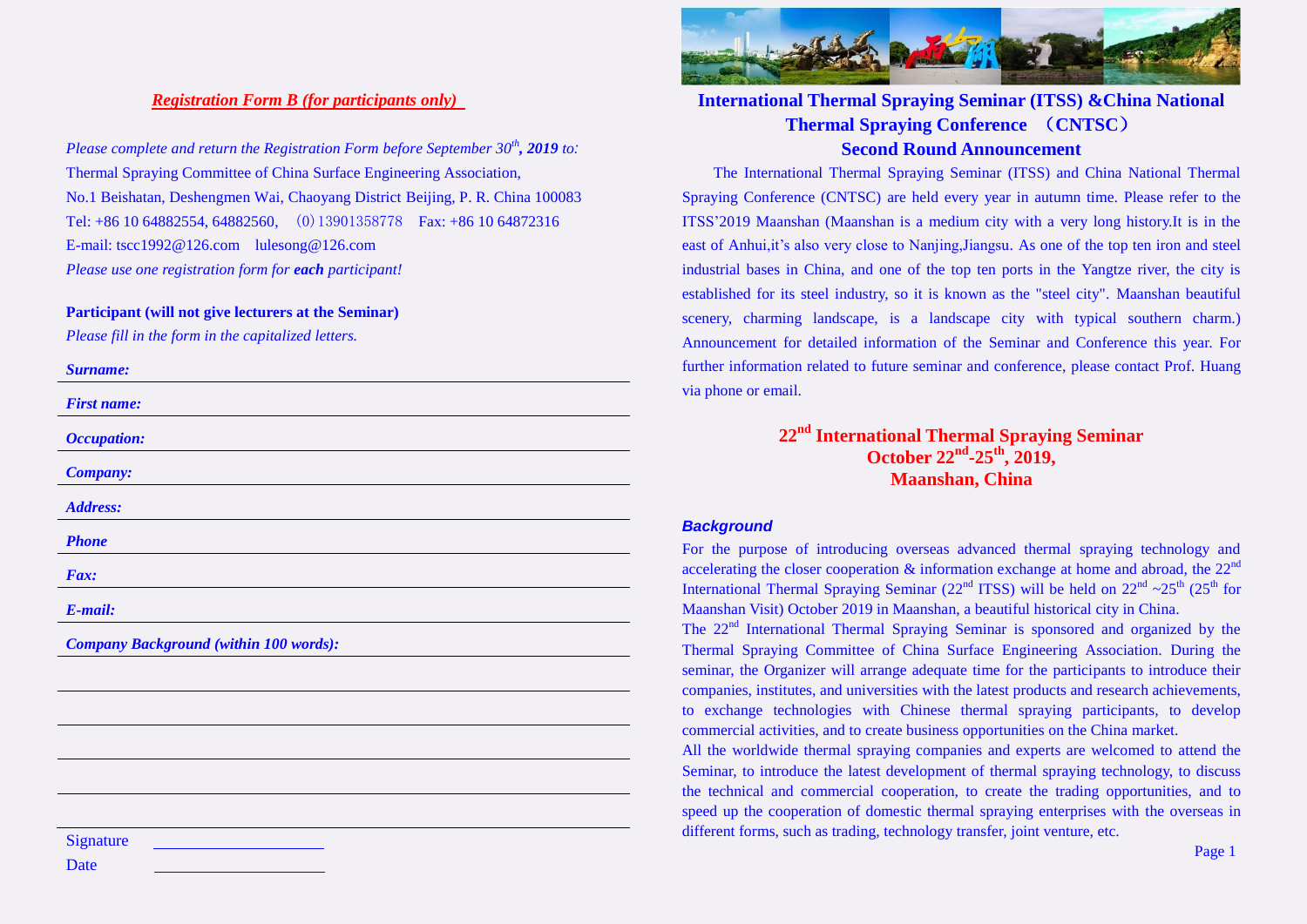#### *Deadline for Papers/presentation submission*

The Speakers at the Seminar please send the presentations to the Organizer through email before September 30<sup>th</sup>, 2019.

#### *Participation*

For Lectures, please fill in the **[Registration Form A](file:///F:/F盘/热喷涂2015/2017年/2017沈阳会议/会议通知/AppData/Local/Microsoft/Windows/2016年/2016长沙会议/长沙会议通知/2016长沙热喷涂会议通知/2016年长沙会议/2016年长沙会议通知/英文通知/CQ-frmA.htm)**

Registration fee US\$1000.00

For participants only, please fill in the **[Registration Form B](file:///F:/F盘/热喷涂2015/2017年/2017沈阳会议/会议通知/AppData/Local/Microsoft/Windows/2016年/2016长沙会议/长沙会议通知/2016长沙热喷涂会议通知/2016年长沙会议/2016年长沙会议通知/英文通知/CQ-frmB.htm)**

Registration fee US\$800.00

The cost includes registration fee,3-night (Oct. 22nd-24th) accommodation at Wanda Realm Maanshan Mansion Hotel, the local meals, etc. If you intend to join the Maanshan Visit (not included in the registration fee) on the October 25th, please inform the organizer at least one week in advance. The organizer will assist you to make registration of the seminar at the lobby of the Wanda Realm Maanshan from 8:00am~23:00pm on October 22nd. Please take a taxi from the railway station or airport(**the Nanjing Lukou Airport**) to the hotel by yourself. You can find the detailed location of the Wanda Realm Maanshan on Page 3.

#### *Payment*

Please arrange the related payment to the organizer through T.T. with the account below:

**Receiver:** China Surface Engineering Association

**Bank:** Industrial and Commercial Bank of China Beijing Municipal Branch, Beijing, PRC

 **Account No.: 0200345509100002959**

Please send the Registration Form through fax to the Organizer before September  $30<sup>th</sup>$ , 2019.

A formal receipt will on October 22nd be sent to you as soon as the payment is received.

Welcome you to attend the  $22<sup>nd</sup>$  International Thermal Spraying Seminar.

Welcome you to cooperate with Chinese enterprises to develop the thermal spraying market.

**Organizer: Thermal Spraying Committee of China Surface Engineering Association Address:** No.1, Beishatan, Deshengmen Wai, Chaoyang District Beijing, China 100083 **Tel :** +0086 10 / 64882554, 64882560, (0)13901358778 **Fax:** +0086 10 64872316 **E-mail:** tscc1992@126.com **Person to Contact:** Prof. Huang Xiaoou, General Chairman

### *Registration Form A (for Lecturers)*

*Please complete and return the Registration Form before Sept. 15th , 2019 to:*  Thermal Spraying Committee of China Surface Engineering Association, No.1 Beishatan, Deshengmen Wai, Beijing, P. R. China 100083 Tel: +86 10 64882554, 64882560 Fax: +86 10 64872316 *Please use one registration form for each participant!* **Lecturer** *Please fill in the form in capitalized letters.*

#### *Surname:*

| <b>First name:</b>         |  |
|----------------------------|--|
| <b>Occupation:</b>         |  |
| <b>Company:</b>            |  |
| Address:                   |  |
| <b>Phone:</b>              |  |
| Fax:                       |  |
| E-mail:                    |  |
| <b>Lecture Topic:</b>      |  |
| Abstract(within 80 words): |  |
|                            |  |
|                            |  |

**Signature**